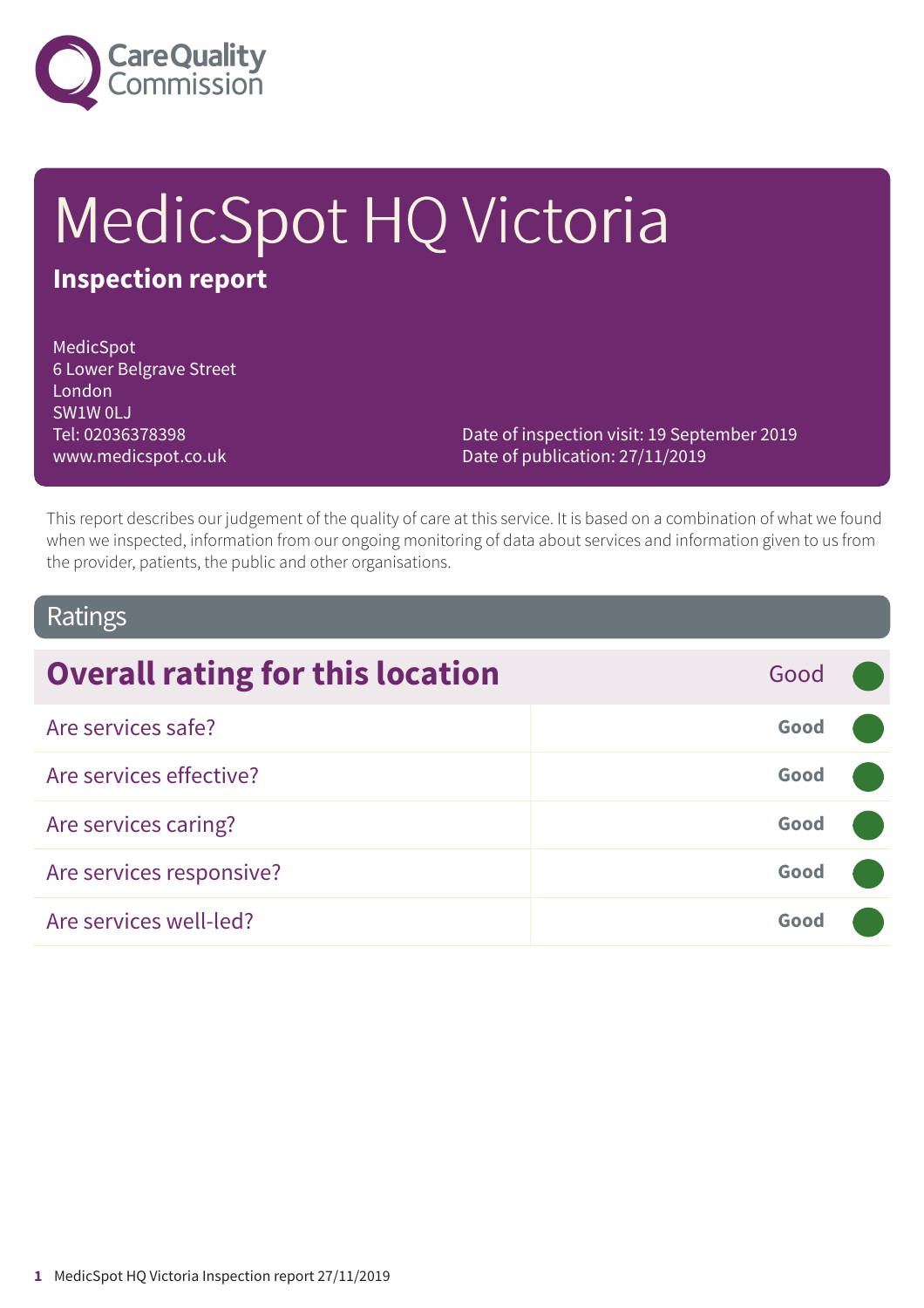## Overall summary

We carried out an announced comprehensive inspection at MedicSpot HQ on 19 September 2019 as part of our rated inspection programme. We previously inspected this service on 30 November 2017 using our previous methodology, and found the service was compliant with the relevant regulations. At that inspection, we did not apply ratings.

MedicSpot HQ offers an online doctor service providing both pre-booked and walk-in video consultation appointments for patients at clinical stations based within pharmacies.

At this inspection we found:

- The service had good systems to manage risk so that safety incidents were less likely to happen. When they did happen, the service learned from them and improved their processes.
- The service routinely reviewed the effectiveness and appropriateness of the care it provided. It ensured that care and treatment was delivered according to evidence- based guidelines.
- Staff involved and treated people with compassion, kindness, dignity and respect.
- Patients could access care and treatment from the service within an appropriate timescale for their needs.
- There was a strong focus on continuous learning and improvement at all levels of the organisation.

#### **Dr Rosie Benneyworth BM BS BMedSci MRCGP**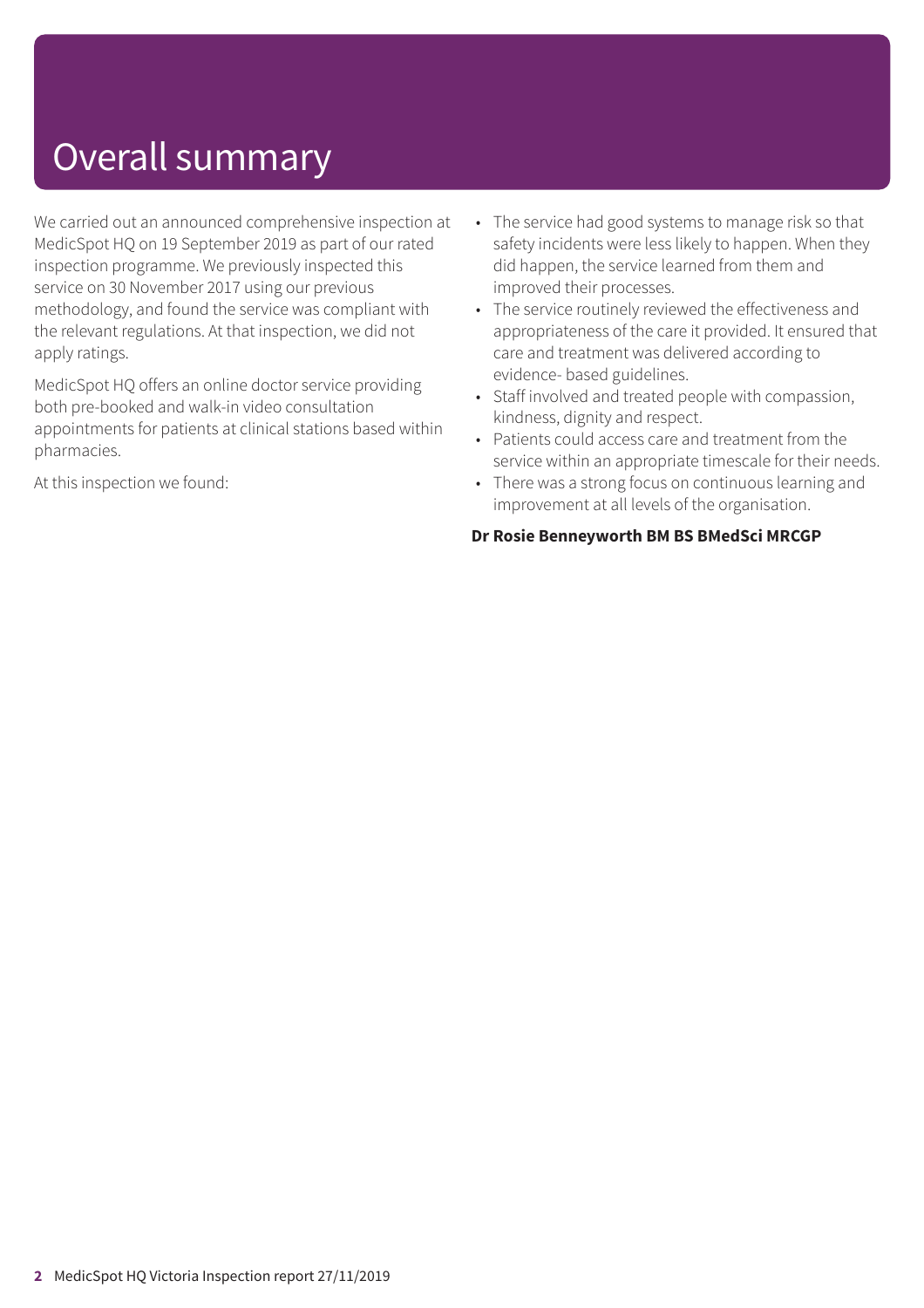### Our inspection team

Our inspection team was led by a CQC lead inspector. The team included a GP specialist adviser and a member of the CQC medicines team.

### Background to MedicSpot HQ Victoria

MedicSpot provides patients with an online video-linked GP service. The GPs work remotely providing pre-booked video consultations for patients via clinical stations based in private rooms within selected participating pharmacies. Patients are able to book video consultation appointments online via the provider website; www.medicspot.co.uk. The video consultation allows the doctor to see and speak to the patient via a video link through a clinical station at the selected pharmacy. The clinical stations comprise of a computer and an equipment tower which includes a blood pressure machine; a stethoscope (to listen to the heart and lungs); an otoscope (to look into the ears); a pulse oximeter (to measure oxygen levels and pulse rate); and a thermometer. Instruction is provided for patients on how to use this equipment and the consulting doctor then has access to the readings from this equipment.

The video consultations can be booked between 9am and 9pm daily dependent on the opening times of the participating pharmacies and the availability of the GP appointments. Access via the website to book a consultation is available 24 hours a day.

At our previous inspection on 30 November 2017 the MedicSpot headquarters were based at 93 Elizabeth

Court, 1 Palgrave Gardens, London, NW1 6EJ. At the time of this inspection the provider had relocated its headquarters and was now based at 6 Lower Belgrave Street, London, SW1W 0LJ.

How we inspected this service This inspection was carried out on 19 September 2019; the inspection team consisted of a CQC Lead Inspector, GP Specialist Advisor and a member of the CQC medicines team. Before the inspection we gathered and reviewed information from the provider. During the inspection we spoke to the Registered Manager and members of the management and administration team.

To get to the heart of patients' experiences of care and treatment, we ask the following five questions:

- Is it safe?
- Is it effective?
- Is it caring?
- Is it responsive to people's needs?
- Is it well-led?

These questions therefore formed the framework for the areas we looked at during the inspection.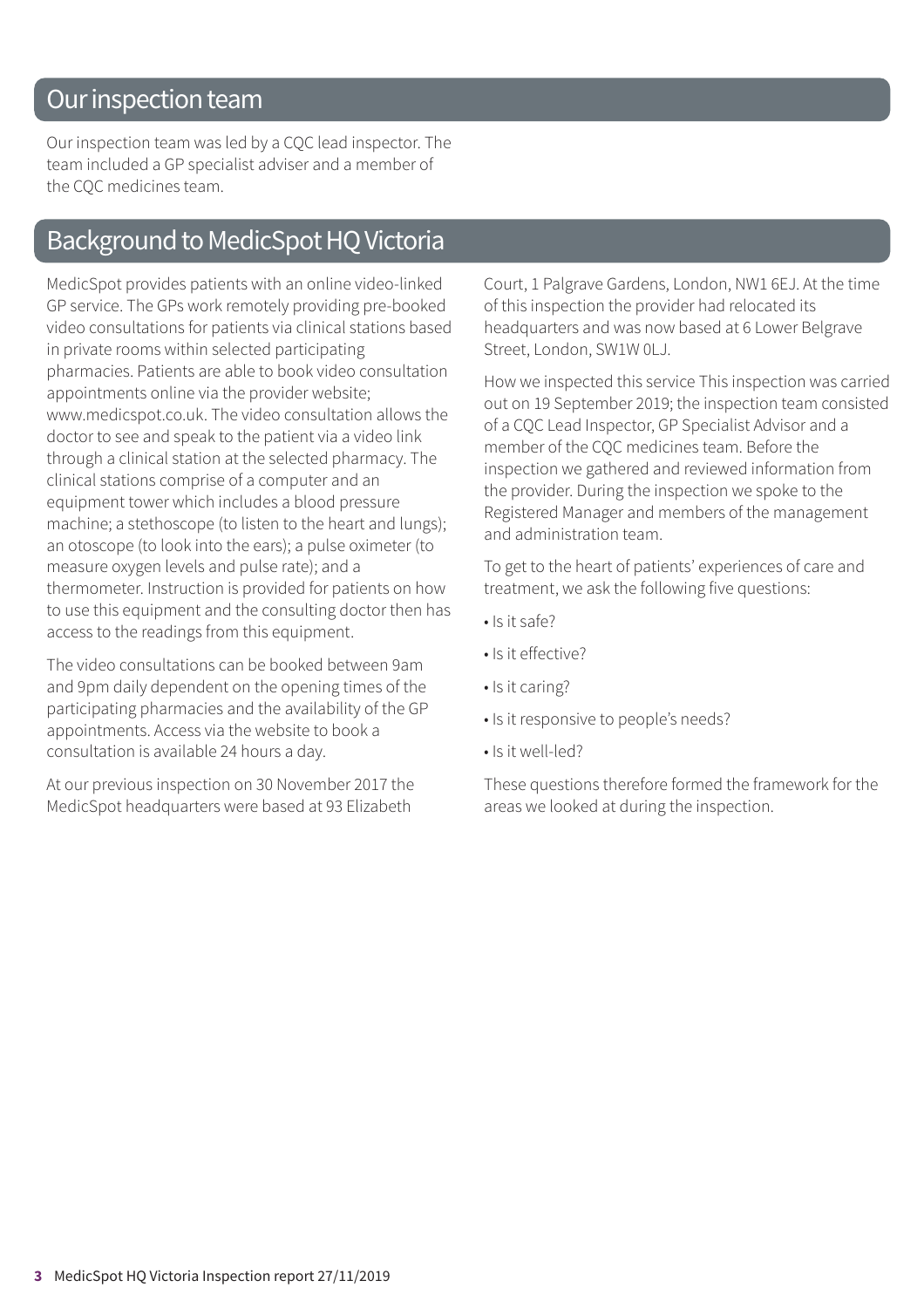### Are services safe?

#### **We rated safe as Good because:**

#### **Keeping people safe and safeguarded from abuse**

Staff employed had received training in both adult and child safeguarding relevant to their role and knew the signs of abuse and to whom to report them. All the GPs had received level three child safeguarding training and were on the NHS Performers Lists. It was a requirement for the GPs registering with the service to provide evidence of up-to-date safeguarding training certification and the provider ensured appropriate safeguarding training for adults and children was completed by the GPs prior to any patient facing interactions for the service.

All staff had access to safeguarding policies and could access information about who to report a safeguarding concern to. The safeguarding policies for both adults and children contained contact details of safeguarding teams for each local authority in the UK. The online consultation system also provided GPs with details of local safeguarding contacts in the area that the patient was located in.

The service offered treatment to patients aged 5 years and over. It was company policy that any patients aged between 5 and 14 years of age must be accompanied by an adult. Photographic identification was required for patients under 18 years of age and for both the parent/guardian and child at the beginning of any consultation with a child.

#### **Monitoring health & safety and responding to risks**

The provider's headquarters office housed its managerial and administrative staff. Service users did not attend the headquarters premises as GPs carried out online video consultations remotely, usually from their home, and patients attended participating pharmacies to access the service.

All staff based in the headquarters premises had received training in health and safety including fire safety. Staff working remotely were required to complete a risk assessment to ensure their working environment was safe. Participating pharmacies were responsible for monitoring the health and safety of their own premises.

The clinical stations based in the participating pharmacies were provided with an equipment tower by MedicSpot. This included a blood pressure machine, a stethoscope (to listen to the heart and lungs); an otoscope (to look into the ears); a pulse oximeter (to measure oxygen levels and pulse rate); and a thermometer. This equipment was provided by

MedicSpot who were responsible for maintenance, repairs and annual calibration. Pharmacy staff were responsible for cleaning and checking the equipment between patients and had been provided with support from the provider about how to do this.

The provider expected that all GPs would conduct consultations in private and maintain the patient's confidentiality. Staff used a two-factor authentication access code to log into the operating system, which was a secure programme.

All clinical consultations were assessed by the GPs for risk. For example, if the GP thought there may be serious mental or physical issues that required treatment they were unable to provide they were able to discontinue the consultation and arrange a refund of the fee paid by the patient and refer them to a more appropriate care setting.

The service was not intended for regular use by patients with long term conditions or as an emergency service. In the event an emergency did occur, the provider had systems in place to manage the situation and patients were supported with onsite pharmacists. There were also protocols in place to notify Public Health England of any patients who had notifiable infectious diseases.

A range of clinical and non-clinical meetings were held with staff, where standing agenda items covered topics such as significant events, complaints and service issues. Clinical meetings also included case reviews and clinical updates. We saw evidence of meeting minutes to show where some of these topics had been discussed.

#### **Staffing and Recruitment**

There were enough staff, including GPs, to meet the demands for the service. There was a support team available to the GPs during consultations including the Chief Executive Officer and Medical Director both of whom were GPs, a pharmacist and a separate IT team. The prescribing doctors were paid on an hourly basis.

The provider had a selection and recruitment process in place for all staff. There were several checks that were required to be undertaken prior to commencing employment, such as references and Disclosure and Barring service (DBS) checks. DBS checks identify whether a person has a criminal record or is on an official list of people barred from working in roles where they may have contact with children or adults who may be vulnerable.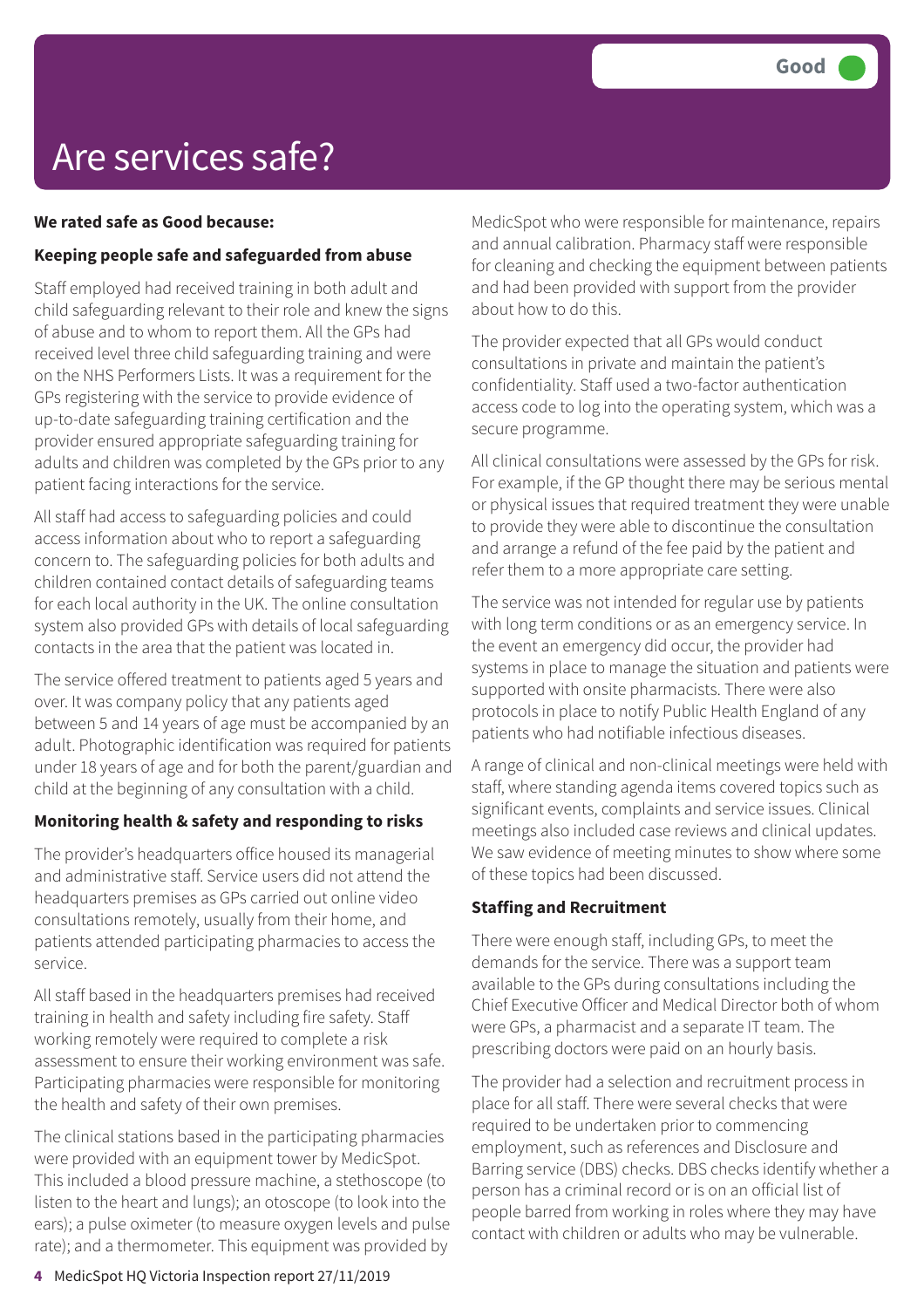### Are services safe?

Potential GP employees had to be currently working in the NHS as a GP and be registered with the General Medical Council (GMC) with a license to practice and provide evidence of an up to date appraisal and certificates relating to their qualification and training in safeguarding and the Mental Capacity Act. The service held a professional indemnity policy, which covered all clinicians who worked for them.

Newly recruited staff were supported during their induction period and a plan was in place to ensure all processes had been covered. We reviewed four recruitment files which showed the necessary evidence was maintained and available. Staff could not commence health coaching consultations until induction training had been completed. The provider kept records for all staff and there was a system in place that flagged up when any documentation was due for renewal such as relevant professional registrations. All staff were subject to annual appraisals, which we saw were up to date.

#### **Prescribing safety**

GPs diagnosed patients' conditions and prescribed treatment according to the clinical need of the patient. GPs told us they prescribed medicines from the British National Formulary with the exception of controlled drugs and injections including insulin and glucagon-like peptide-1. If a medicine was deemed necessary following a consultation, the GP issued a private prescription for the patient. All medicines prescribed to patients during a consultation were monitored by the provider to ensure prescribing was evidence based and any form of abuse such as excessive prescription requests was prevented.

The service had a prescribing policy in place and GPs told us they generally prescribed a maximum of two months' supply of medicines with the exception of some high-risk medicines, including antidepressant initiation. These medicines are limited to a 14 - 28 days' supply and patients are required to book another consultation before any further prescriptions are issued.

When booking their consultation, patients were required to choose a pharmacy (from a list of participating pharmacies) where they would like their consultation to take place and if required, their prescription dispensed. The dispensed medicines were not included as part of the overall service offered to the patient.

There were protocols in place for identifying and verifying the patient, and General Medical Council guidance was followed. Patients registering with the service were required to provide photographic identification and the picture was then compared to their image on screen.

The provider's website included guidance on the type of ailments the service was able to treat. The website also provided clear guidance on conditions which the service did not treat which included suspected heart attack or severe chest pain, neurological deficit or suspected stroke and seizures, severe or heavy bleeding, severe or sudden onset of pain, severe mental health issues, pregnancy related complication, major trauma on any part of the body and unrelenting high fever. In July 2019, the provider ceased the prescribing of controlled drugs. These medicines had been assessed by the provider as posing too high a risk to prescribe remotely.

Once the GP prescribed the medicine and dosage of choice, relevant instructions were given to the patient regarding when and how to take the medicine, the purpose of the medicine and any likely side effects and what they should do if they became unwell.

All individual patient consultations were recorded. GPs could check if patients had accessed the service previously. We reviewed a sample of patient records and found that they had not been prescribed repeat quantities of medicines inappropriately. We were told that if the GP felt it was important that information was shared with the patient's own GP they would actively encourage the sharing of information, and if refused would consider if treatment was still appropriate.

A system was in place to ensure that only one authorised copy of the prescription could be presented and the pharmacists we spoke with assured us that the system was used effectively by MedicSpot and all prescriptions were correctly reconciled within 72 hours as is required by legislation.

The service prescribed some unlicensed medicines and medicines for unlicensed indications if appropriate. (Medicines are given licences after trials have shown they are safe and effective for treating a particular condition. Use of a medicine for a different medical condition that is listed on their licence is called unlicensed use and is a higher risk because less information is available about the benefits and potential risks). Clear information was given to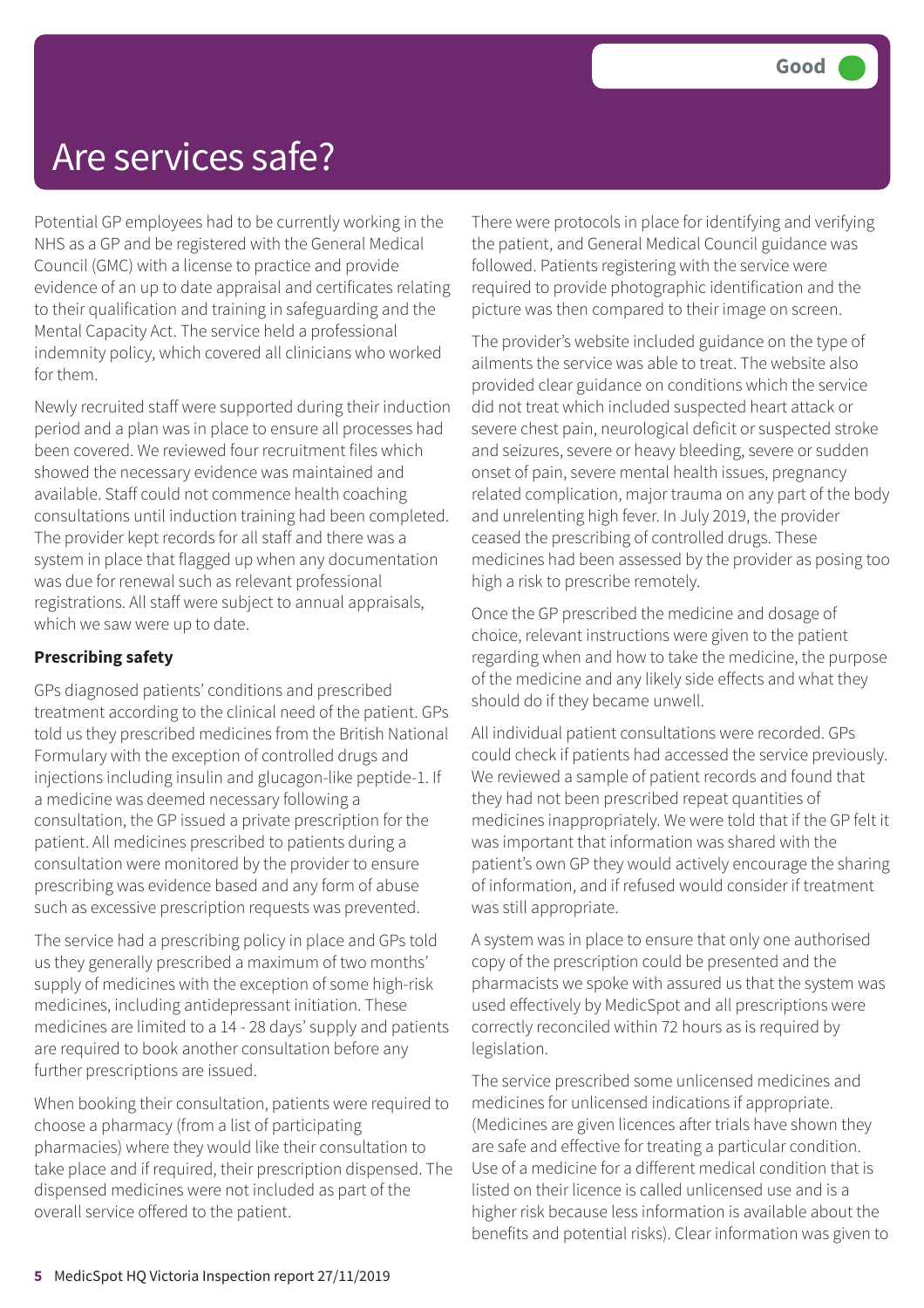### Are services safe?

the patient by the GP to explain that the medicine was being used outside of their licence, and the patient had to acknowledge that they understood this information. Additional written information to guide the patient when and how to use these medicines safely was supplied with the medicine. The patient record system also included a prompt to the GP to alert that they were prescribing an unlicensed medicine to ensure they alerted the patient.

GPs prescribed to current evidence-based guidance and standards, including National Institute for Health and Care Excellence (NICE) evidence-based practice. The service encouraged good antimicrobial stewardship by only prescribing from a limited list of antibiotics which was based on national guidance.

#### **Information to deliver safe care and treatment**

On registering with the service, and at each consultation patient identity was verified. The GPs had access to the patient's previous records held by the service.

#### **Management and learning from safety incidents and alerts**

There were systems in place to deal with medicine safety alerts. The Medical Director was signed up to receive MHRA (Medicines and Healthcare products Regulatory Agency) patient safety alerts and disseminated any relevant information to the doctors and pharmacists as appropriate. Staff told us MHRA alerts were disseminated within 24 hours and since our last inspection, a new system had been introduced to assure the provider that staff had read any alerts disseminated to them.

There were systems in place for identifying, investigating and learning from incidents relating to the safety of patients and staff members. We reviewed the three incidents that had occurred in the previous 12 months and found that these had been fully investigated, discussed and, if required, action taken in the form of a change in processes. We saw evidence that the provider learned from incidents. For example, a GP had prescribed an incorrect dose of an antibiotic after failing to double check the prescription before sending it to the pharmacy. Learning from this incident identified that GPs should ensure all processes in the software are followed and not bypassed.

Monthly clinical meetings were held and attended by all clinical staff. Standing agenda items included discussion of significant events. The Medical Director also told us that GPs were able to submit 'case studies' and 'reflections' which did not constitute significant events but were opportunities to reflect and share learning with the clinical team. The provider retained a summary of all incidents in order to identify and analyse trends. We saw evidence from the incidents we reviewed which demonstrated the provider was aware of and complied with the requirements of the Duty of Candour by contacting the patient when things went wrong, offering an apology and advising them of any action taken. etailed findings narrative goes here…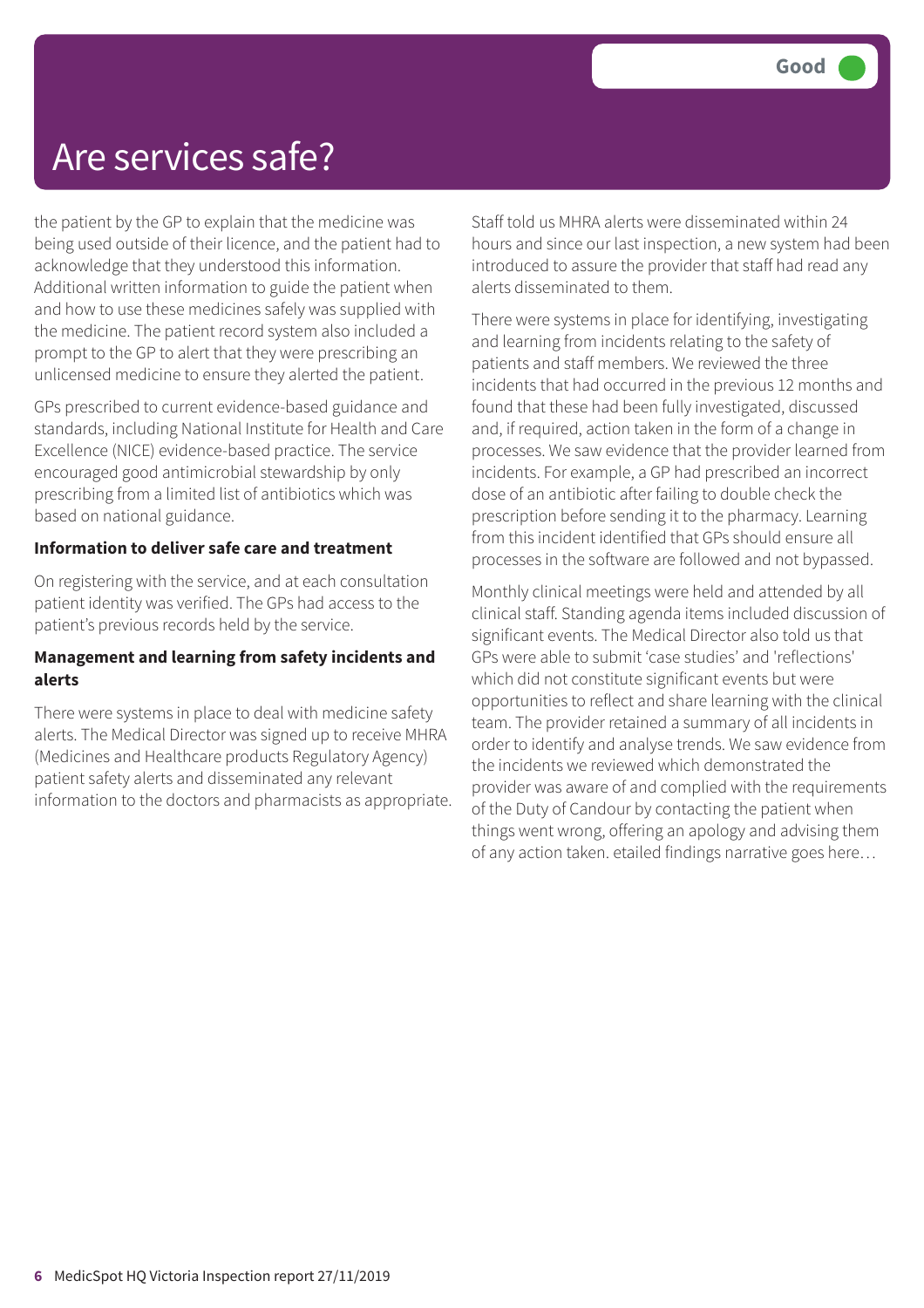## Are services effective?

#### **We rated effective as Good because:**

#### **Assessment and treatment**

We reviewed 18 examples of medical records that demonstrated that each GP assessed patients' needs and delivered care in line with relevant and current evidence-based guidance and standards, including National Institute for Health and Care Excellence (NICE) evidence-based practice. We saw evidence of up to date NICE guidance available on the shared drive which all GPs had access to. GPs told us they used NICE guidance for treating MedicSpot patients in the same way as they did working in general practice. Staff gave us an example of where a MedicSpot GP had shared a hormone replacement therapy (HRT) flowchart with the service which was taken from their own GP practice to support MedicSpot GPs with the prescribing of HRT.

Patients were not required to complete an online consultation form to describe details of the condition or their past medical history. An online form was completed by the patient when booking the consultation appointment, but this only required details of the patient's identity, such as name address, telephone number and date of birth. All relevant medical history was obtained during the video consultation and recorded by the consulting GP in the patient's record. This included the reasons for the consultation and the outcome, along with any notes about past medical history and diagnosis.

A consultation checklist was available for use by the GP to ensure the consultation procedure was adhered to. We saw that adequate notes were recorded, and the GPs had access to all previous notes. All consultations were recorded free text and allowed the doctor to make a detailed record of the discussions they had with the patient and their diagnosis.

We were told that no limits were imposed on consultation times, but the appointments were available in 15 minute slots. All patients were required to provide an email address or telephone number to facilitate any follow-ups as required. If the service could not deal with the patient's request, this was explained to the patient and a record kept of the decision.

#### **Quality improvement**

The service collected and monitored information on patients' care and treatment outcomes.

The service used information about patients' outcomes to make improvements.

The service took part in quality improvement activity, for example audits, reviews of consultations and prescribing trends.

Staff told us prescribing audits of all GPs was carried out on a quarterly basis which involved a review of a random sample of ten consultations per GP. In addition to these prescribing audits, record audits were carried out on a bi-annual basis in addition to observation of practice which the Medical Director undertook with patient consent.

A number of specific prescribing audits were undertaken on a regular basis including the monitoring of antibiotic prescribing. We saw evidence of a two-cycle audit of antibiotic prescribing in which the first cycle demonstrated 71% of antibiotics were appropriately prescribed. The pharmacist explained to us how following this first cycle audit, the prescribing of antibiotics was discussed with the GP team and the revised guidance from NICE regarding antibiotic stewardship was shared with them. The second cycle of this audit demonstrated an improvement from 71% to 86%. The service told us they planned to re-audit this further.

#### **Staff training**

All staff had to complete induction training when joining the organisation. This included terms and conditions of employment; safeguarding, health and safety; work duties; and learning and training needs. An induction and staff training policy were in place.

GPs had received specific induction training prior to treating patients. An induction log was held in each staff file and signed off when completed. GPs received support if there were any technical issues or clinical queries and could access policies remotely. When updates were made to the IT systems or policies and procedures GPs received updates and training if required.

Administration staff received regular performance reviews. All the GPs had to have received their own GP appraisals before being considered eligible at recruitment stage. GPs had to provide evidence of participating in the GP appraisal scheme (a copy of the most recent appraisal was retained in the staff record). All GPs were required to include reference to their video consultation work in future GP appraisals.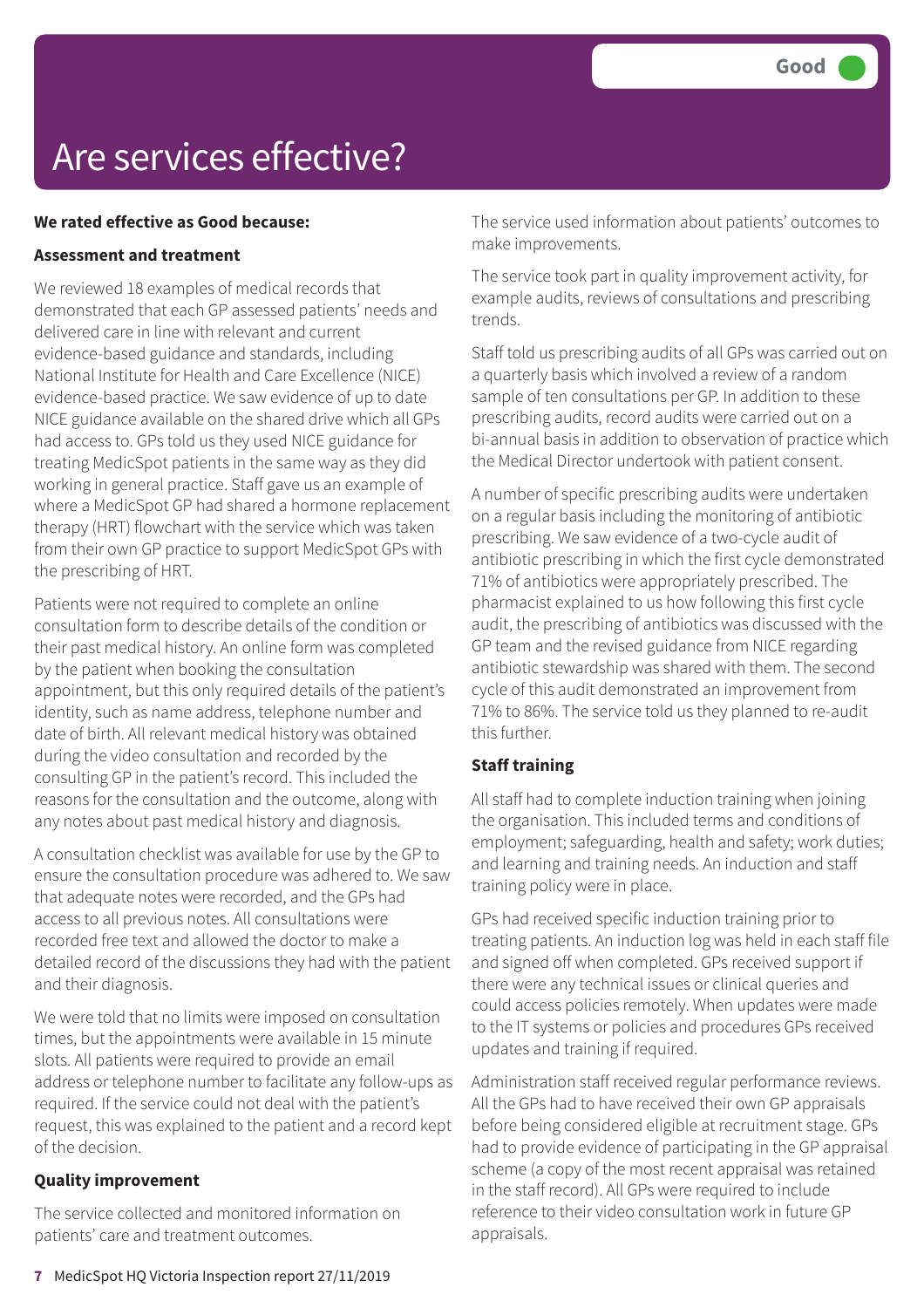### Are services effective?

Staff told us GPs were provided with training and support if any individual GPs lacked any knowledge or expertise in a particular area of prescribing. For example, the pharmacist gave us an example of when a GP was not comfortable in prescribing an injectable contraceptive to a patient who was visiting the UK and lived overseas. This case was discussed amongst the GPs and the patient was then consulted by another GP in the service who was knowledgeable about the medicine and had prescribed it in general practice previously. This GP then shared their knowledge about this area with the MedicSpot GP team.

#### **Coordinating patient care and information sharing**

Before providing treatment, doctors at the service ensured they had adequate knowledge of the patient's health, any relevant test results and their medicines history. We saw examples of patients being signposted to more suitable sources of treatment where this information was not available to ensure safe care and treatment.

All patients were asked for consent to share details of their consultation and any medicines prescribed with their

registered GP on each occasion they used the service. The provider had risk assessed the treatments they offered. They had identified medicines that were not suitable for prescribing if the patient did not give their consent to share information with their GP, or they were not registered with a GP. For example, medicines liable to abuse or misuse, and those for the treatment of long-term conditions such as asthma. Where patients agreed to share their information, we saw evidence of letters sent to their registered GP in line with GMC guidance and examples of letters sent to patients GPs to request them to carry out any recommended blood or diagnostic tests which the service was not able to carry out.

#### **Supporting patients to live healthier lives**

The service identified patients who may be in need of extra support and GPs could signpost patients to sources of advice and information as necessary.

In their consultation records we found patients were given advice on healthy living as appropriate.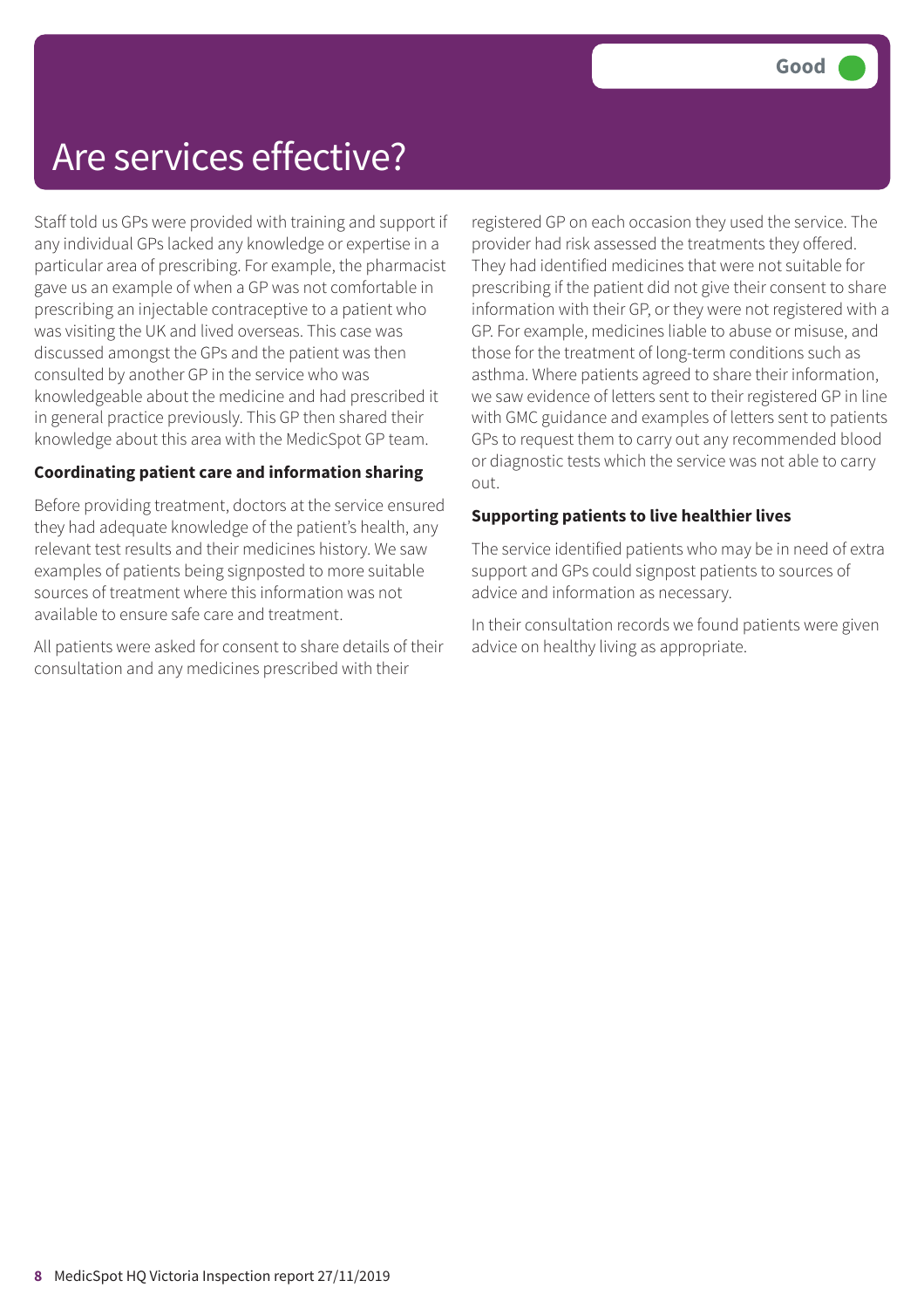## Are services caring?

#### **We rated caring as Good because:**

#### **Compassion, dignity and respect**

We were told that the GPs undertook video consultations in a private room and were not to be disturbed at any time during their working time however, we were unable to secure evidence to corroborate this due to our inspection being undertaken at the service headquarters.

At the end of every consultation, patients were sent an email asking for their feedback. We did not speak to patients directly on the day of the inspection. However, from the patient feedback we reviewed we saw that the vast majority of patients were satisfied with the way they were treated, and prompt action was taken in response to negative comments. For example, one comment had been received on Trustpilot regarding the sanitation of equipment and the service took immediate action to address this issue and ensure that MedicSpot sanitation policies were upheld by all the participating pharmacies.

The clinical stations where patients were able to access the video consultations were situated within private rooms in the pharmacy where patient confidentiality could be maintained. If patients needed help with any of the

equipment they were able to call a member of the pharmacy staff to support them. Between consultations the equipment was cleaned and checked for the next patient.

#### **Involvement in decisions about care and treatment**

Patient information guides about how to use the service and technical issues were available on the website. Patients could contact the service by post, email, instant messaging service, and telephone.

Patients had access to information about the GPs working for the service but could not book a consultation with a GP of their choice. However, staff told us patients could request a consultation with a male or female GP through the office and a specific GP if they were returning to the service.

The latest survey information indicated that the vast majority of patients were satisfied with the service they received. All negative comments were reviewed, analysed and actions for improvement identified and implemented.

Video consultations were not recorded but patients could access their consultation records.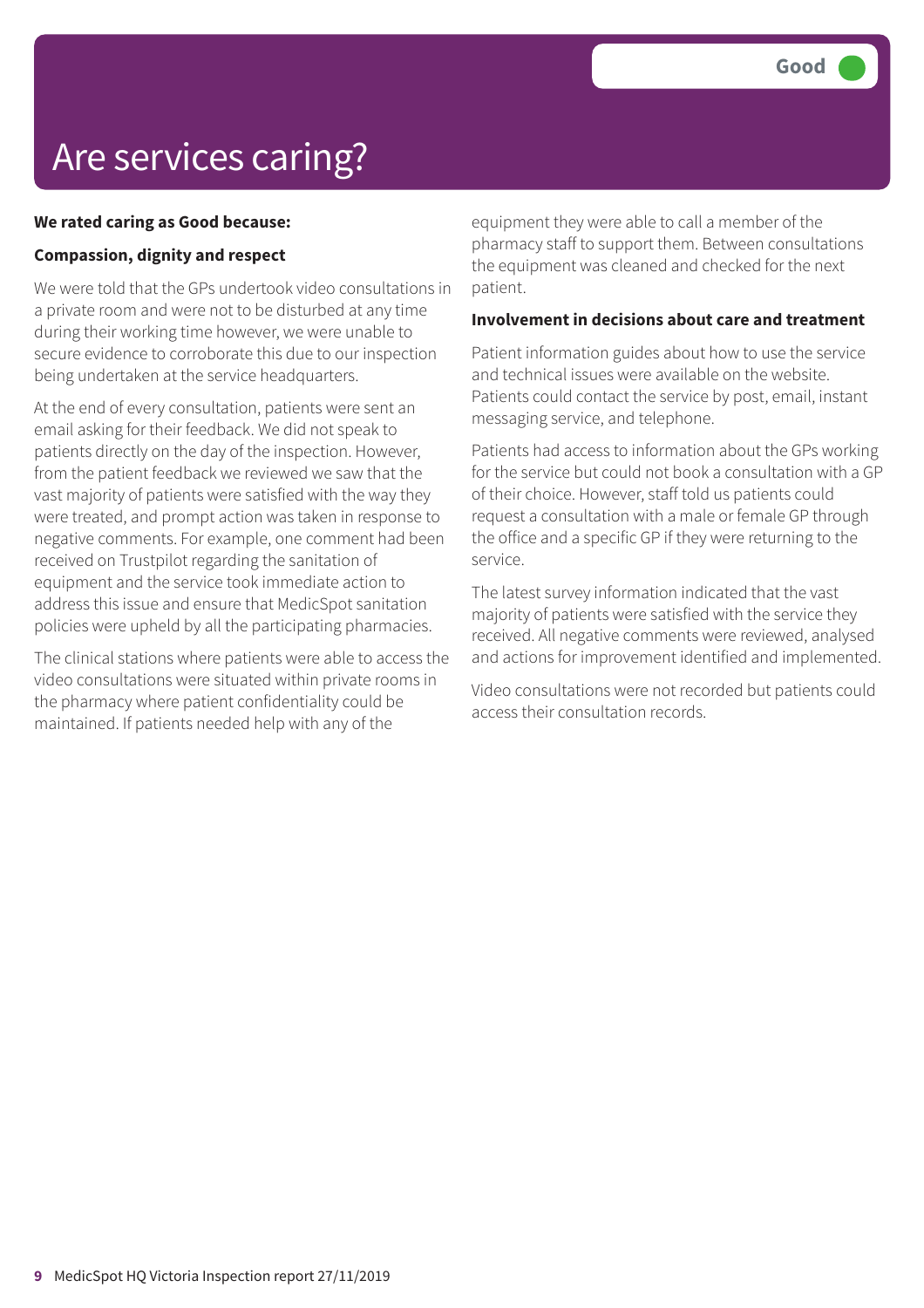### Are services responsive to people's needs?

#### **We rated responsive as Good because:**

#### **Responding to and meeting patients' needs.**

Patients carried out a booking to arrange a video consultation appointment with a GP and were required to attend the appropriate pharmacy at the allotted time where they were shown to a private room containing the clinical station. There were no set time limits for a consultation. Consultations could be booked between 9am and 9pm daily. However, this was also dependent on the opening times of individual pharmacies and the availability of appointments. Access via the website to book a consultation was available 24 hours a day. The service was not an emergency service. Patients who had a medical emergency were advised to ask for immediate medical help via 999 or if appropriate to go to the Accident and Emergency Department (A&E) or NHS 111.

The provider made it clear to patients on the website what the limitations of the service were and consulting GPs explained fully to patients if they felt it was inappropriate to provide treatment. We saw examples of patients being refunded the consultation fee when the GP felt it was inappropriate to prescribe medicines demanded by a patient. When the provider could not deal with the patient's request, this was explained to the patient and a record kept of the decision.

Patients were asked to complete a post-consultation feedback form immediately after the consultation. The vast majority of feedback was positive, but the provider reviewed all negative comments and identified actions for each issue raised to improve the service.

#### **Tackling inequity and promoting equality**

The provider offered consultations to anyone who requested and paid the appropriate fee and did not discriminate against any client group.

Patients could access a brief description of the GPs available on the service website however patients were not able to choose a specific GP for their initial consultation.

#### **Managing complaints**

Information about how to make a complaint was available on the service website. The provider had a complaints policy and procedure in place which contained appropriate timescales for dealing with complaints. A link was available on the website for the reporting of complaints. We reviewed the complaint system and noted that comments and complaints made to the service were recorded and action taken where appropriate.

We reviewed the two complaints received in the past 12 months. The provider was able to demonstrate that the complaints we reviewed were handled correctly and patients received a satisfactory response. There was evidence of learning as a result of complaints, changes to the service had been made following complaints, and had been communicated to staff.

#### **Consent to care and treatment**

There was clear information on the service's website with regards to how the service worked and what costs applied including a set of frequently asked questions for further supporting information. The costs of any resulting prescription were handled by the pharmacy when the prescription was dispensed. The website had a set of terms and conditions and details on how the patient could contact them with any enquiries.

All GPs had received training about the Mental Capacity Act 2005. Staff understood and sought patients' consent to care and treatment in line with legislation and guidance. When providing care and treatment for children and young people, staff carried out assessments of capacity to consent in line with relevant guidance. Where a patient's mental capacity to consent to care or treatment was unclear the GP assessed the patient's capacity and, recorded the outcome of the assessment.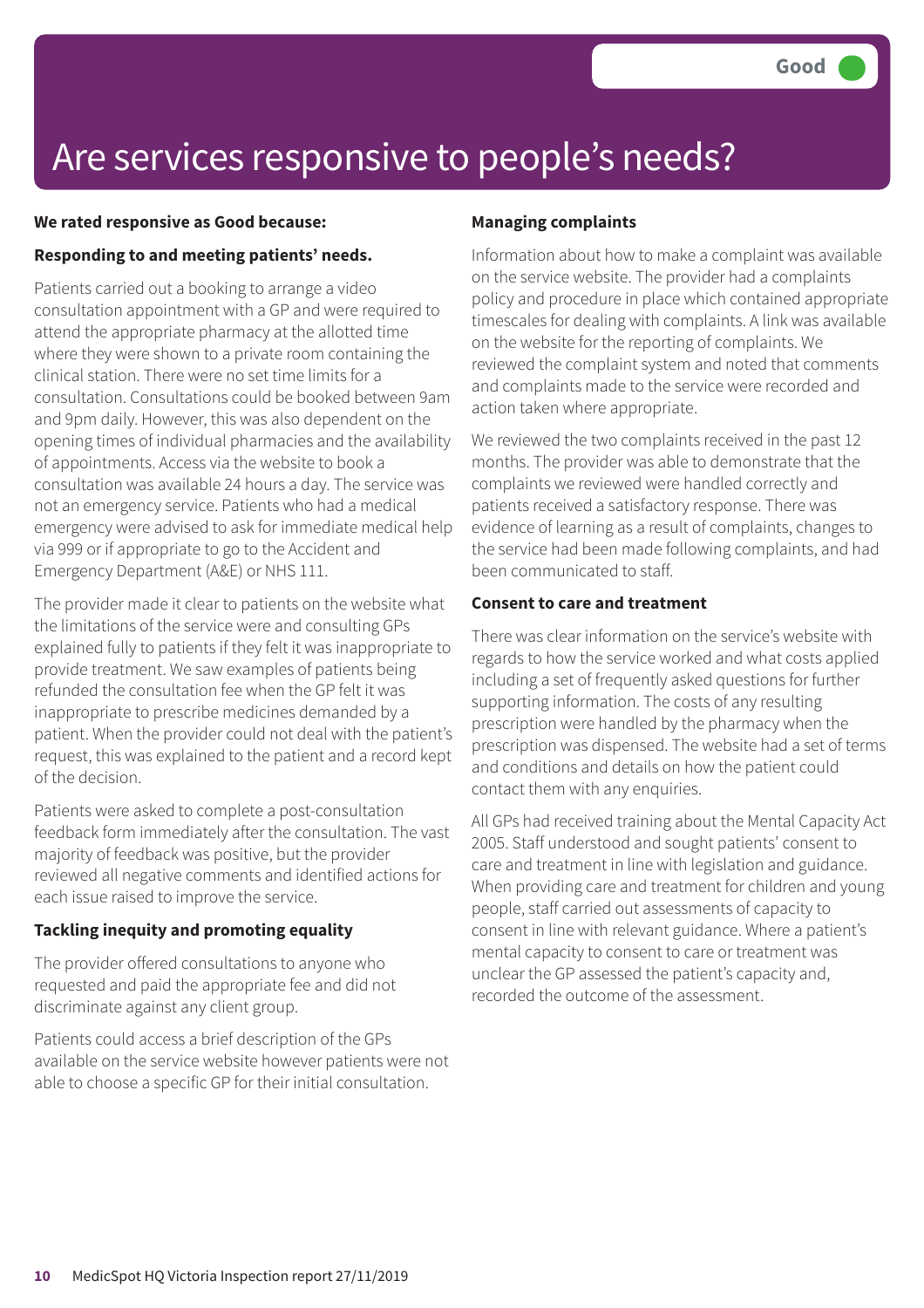## Are services well-led?

#### **We rated well-led as Good because:**

#### **Business Strategy and Governance arrangements**

The provider told us they had a clear vision to improve accessibility to high quality healthcare, improve health outcomes for patients, bring digital healthcare into mainstream and lower demand on NHS services. We reviewed a business plan that covered the next three years.

There was a clear organisational structure and staff were aware of their own roles and responsibilities. There was a range of service specific policies which were available to all staff. These were reviewed and updated when necessary.

There were a variety of monthly and quarterly checks in place to monitor the performance of the service. These included a random audit of consultations and prescribing for each GP every quarter and observed patient consultations with patient consent. In addition, any consultations rated by patients with a score of five out of ten or below, were reviewed. Information generated from these checks were discussed at monthly staff meetings. This ensured a comprehensive understanding by all staff of the performance of the service was maintained.

There were arrangements for identifying, recording and managing risks, issues and implementing mitigating actions.

Care and treatment records were complete, accurate, and securely kept. The service had arrangements in place outlined in a records policy, to store clinical records in line with legislation should they cease trading.

#### **Leadership, values and culture**

The Chief Executive Officer (and founder) of the service had overall responsibility for the service and shared the operational and clinical management of the service with the Medical Director, both of whom were qualified GPs. The Chief Executive Officer and Medical Director had responsibility for any medical issues arising and either attended the service's head office or were available remotely daily.

The Chief Executive Officer was also the Registered Manager for the service. A registered manager is a person who is registered with the Care Quality Commission to manage the service. Like registered providers, they are

'registered persons.' Registered persons have legal responsibility for meeting the requirements in the Health and Social Care Act 2008 and associated Regulations about how the service is run.

All staff were clear about the values of the service which included an overarching aim to provide convenient, high-quality and safe healthcare through the use of information technology. The service had an open and transparent culture. We were told that if there were unexpected or unintended safety incidents, the service would give affected patients reasonable support, truthful information and a verbal and written apology.

#### **Safety and Security of Patient Information**

Systems were in place to ensure that all patient information was stored and kept confidential.

There were policies and IT systems in place to protect the storage and use of all patient information. Service data was stored on a secure server, with the system requiring multifactor authentication to access.

The service could provide a clear audit trail of who had access to records and from where and when. The service was registered with the Information Commissioner's Office. There were business contingency plans in place to minimise the risk of losing patient data.

Seeking and acting on feedback from patients and staff

Patients could rate the service they received. All patients were asked to complete a post-consultation feedback immediately after their appointment. Patient feedback was constantly monitored; any ratings of five out of ten or below were automatically reviewed by the management team. Patient feedback was published on the service's website. From the data we were shown, the vast majority of patient feedback was positive.

GPs were able to provide feedback about the quality of the operating system and any change requests were logged, discussed and decisions made for the improvements to be implemented.

The provider had a whistleblowing policy in place. (A whistle blower is someone who can raise concerns about practice or staff within the organisation.) The Chief Executive Officer was the named person for dealing with any issues raised under whistleblowing.

#### **Continuous Improvement**